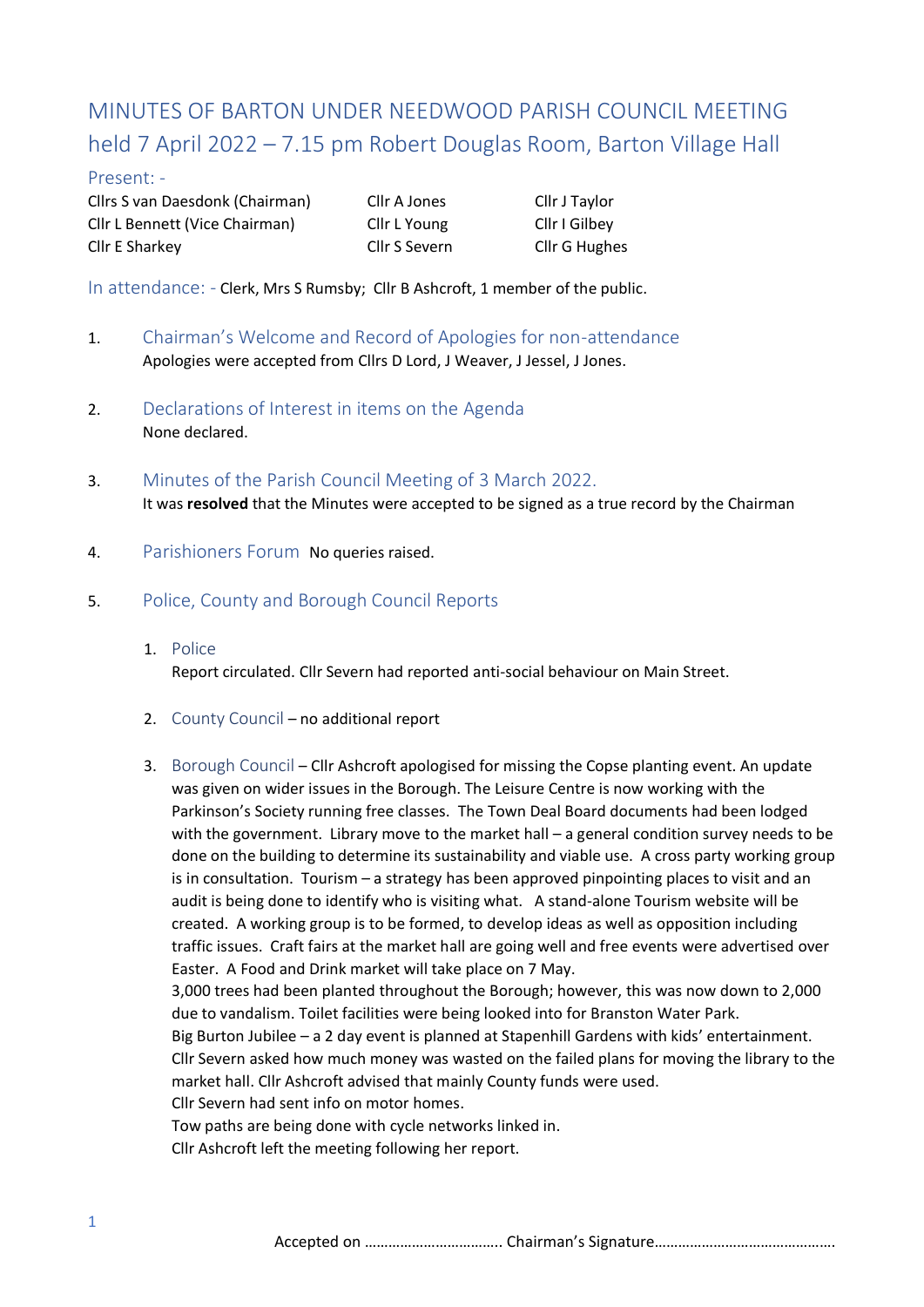## 6. Committee Reports as annexed.

#### 1. Finance

It was **resolved** that the recommendations and circulated reports be noted and approved. The earmarked reserves for flood defence on the Full Brook have been carried forward as not spent. Cllr Hughes explained the 18% increase in the precept was required to balance the funds and that there were a lot of projects in the pipeline including replacing and maintaining assets.

#### 2. Planning

#### Report and comments noted and accepted.

Cllr Gilbey referred to the 74 Station Road application. Cllrs had asked for an explanation as to why the tree needed trimming in the conservation area. The response was that there is no requirement to explain why it is necessary. ESBC do not have a tree officer.

The Vicarage – Cllrs noted that the Coronation Oak in the front garden currently does not have a TPO. Cllr Sharkey recommended resurrecting the map of various trees in village that Cllrs feel need a TPO. It was apparent that ESBC ignore Highways comments.

A list of questions had been prepared for ESBC on Bellways. The Planning Manager has been copied in. There is a query as to whether the original S106 can be enforced as no new amendments to the document were approved. Despite assurances that Bellways will comply with all their responsibilities, concerns remain. A meeting is to be arranged with Naomi Perry. 61 The Green – reports that the garden had expanded onto the verge. An enforcement team were meeting on site 8/4/22.

#### 3. Parks and Open Spaces

Our new contractors were commencing work 8/4/22, Cllr Sharkey to meet them on site and requested any feedback from Cllrs.

Land drainage Collinson Park - Boultons had advised they may not be available this year. Toddler play area - £14k quote for safety surfacing, need more quotes. Cllr Sharkey had been talking to community minded people at WOW Wednesdays regarding funding endeavours. The damaged springy seat had been taken out of action. A decision to write to John Taylor High School was ratified. The School could not view footage without a police request. The Police had viewed CCTV images and had visited the school. The culprits causing the damage had been identified and received disciplinary action from the school. Police would not be prosecuting. Cllr Severn proposed that any antisocial behaviour on parish council land in future should be reported straight to the police. All agreed.

Fishpond -. The Bailiffs want to prioritise repairs needed to pegs - no. 15 first.

Cllr Sharkey has discussed a sluice gate design with Steve Harley and a solution found. War memorial cleaning – moss can damage the sandstone over time. It was suggested the RBL may be able to fund some work and it was agreed to approach Eric Knight to inspect and provide restoration advice.

Finger posts – these are to be cleaned by the Lengthsmen, a specialist firm would be needed for repainting.

#### 4. Burial Ground

Cost of plaques for the memorial wall had increased by 9%. Burial Ground charges for this aspect to be reviewed at next committee meeting.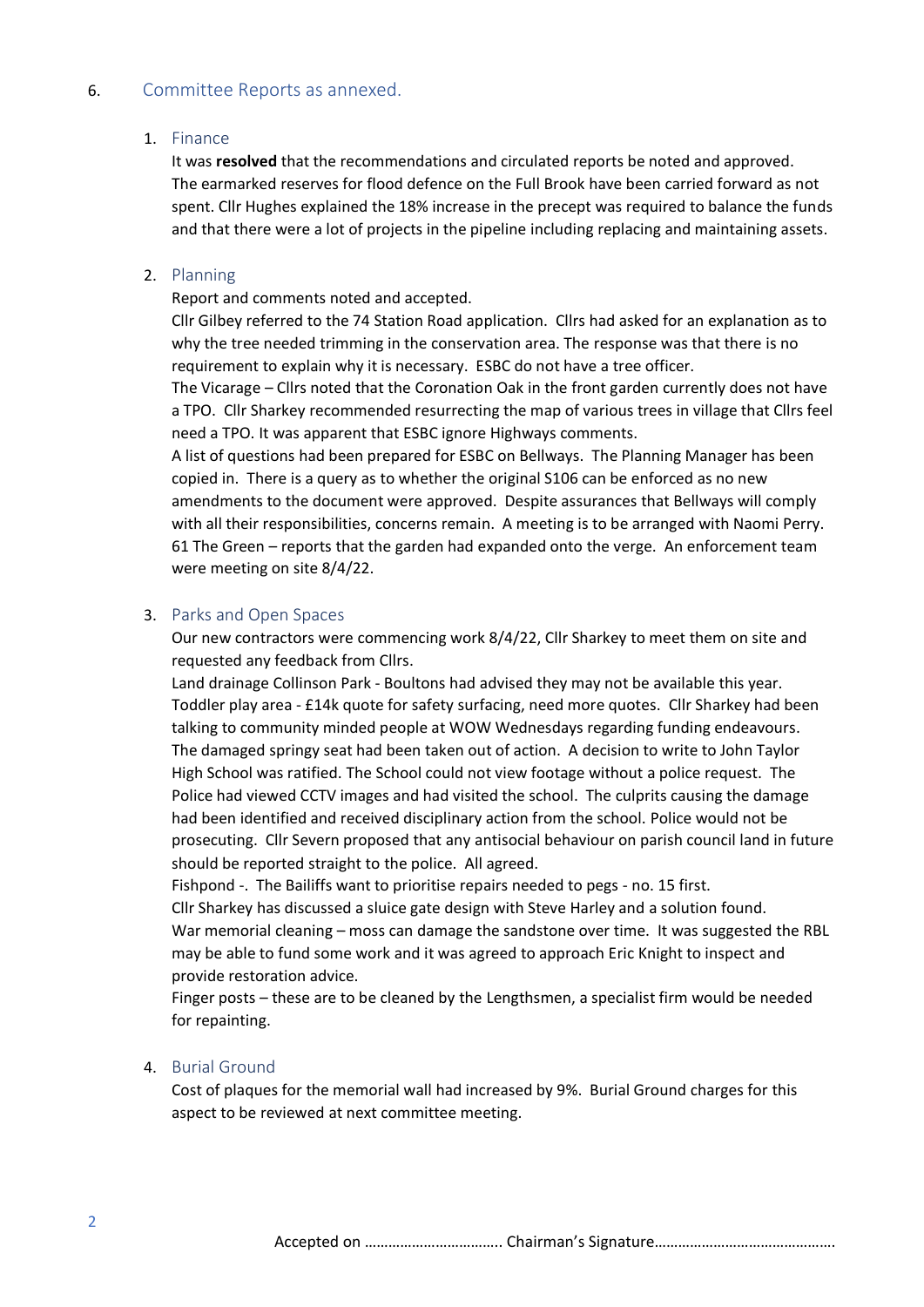#### 5. Human Resources

Nothing to report.

## 6. Allotments

Rent request letters had been distributed. 11 on waiting list. Cllr Severn would register his interest for a plot. The remaining cycle post had been taken. More coppicing material can be utilised at the allotments. The requirement for more land was mooted, Trent & Dove land at Barton Gate discussed.

#### 7. VEC

A meeting had taken place to review a 12 month plan. Barton Live to be carried out at the Teddy Festival. Tree planting went well on the Jubilee Copse. ESBC have cut in appropriate areas around the footpath. New lights and baubles had been purchased for the Christmas tree. Jubilee – the beacon is to be sited at the top of the Church Tower. Cllr Severn offered gas bottles which can be filled. Any other repairs may be covered by the Key Trust as a one off outside of their usual rules if approved by the Trustees. A risk assessment will be needed for the beacon event. It was thought a Road Closure would not be required as the best view point would likely be Church Lane or Short Lane.

Rev Andy is involved and the Red Lion band will arrive at 9pm to countdown to the beacon lighting.

Jubilee lunch – Holland Sports Club were doing something.

## 7. Administration

## 1. Correspondence

Speeding on Scotch Hills – nothing can be done apart from advice already given. Groundwork starting on Countryside Properties land. The Plans for the Walton bypass bridge need revisiting.

Gilmour Lane soakaway - Julia is asking for an ESBC road sweeper to clean down to the gate. Cllrs were not agreeable to paying 50% of any clean-up costs, as suggested by John Tradewell, as this may be lead to us being held liable for future costs. The wording on the lease should be checked if a copy available. Cllrs were prepared to look into a rent charge if County insist the Parish Council should be contributing to this.

## 8. Outside Bodies & Special Responsibilities

## 1. Speedwatch

The team recorded 1500 cars : 54 of which were speeding, 2 x 48 in a 30 zone, 2 x 52 in a 40 zone. HGVs coming through due to roadworks on A38.

## 2. Flood Risk Group

Cllr Sharkey reported no update from the Environment Agency or County on the issues. Naomi Perry was looking into Bombardier commissions for the business park. It was agreed to ask Cllr Jessel for the report on the findings from the Land Registry. Flood Risk Assessment shows the flood storage areas and clarity was needed as to where St Modwens and Highways liabilities were. Copy Cllr Sharkey before sending.